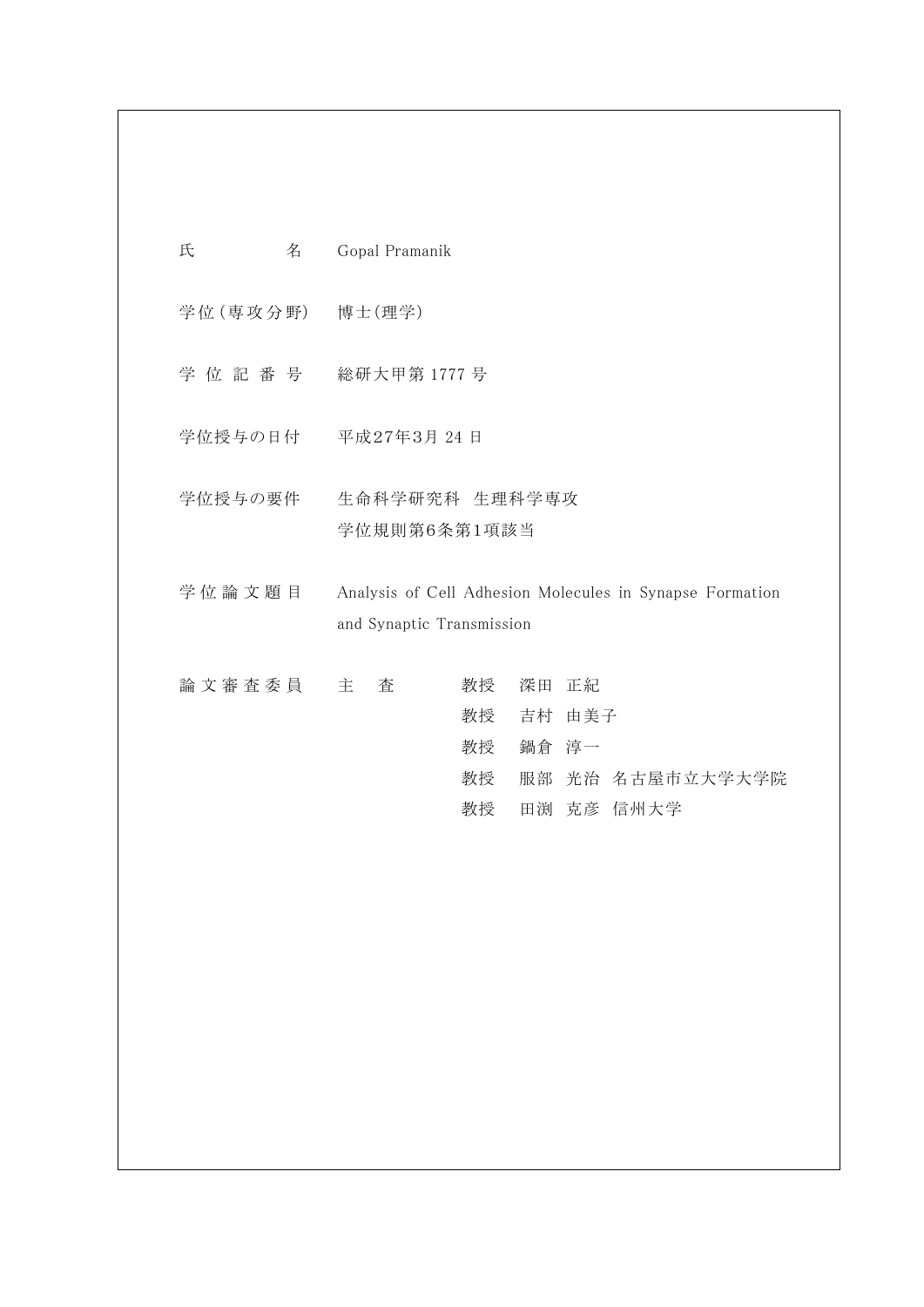## 論文内容の要旨

Summary of thesis contents

Synaptic cell-adhesion molecules (CAMs) play a critical role in synapse formation and synaptic transmission. Numerous synaptic CAMs have been identified, but their physiological functions remain incompletely understood. For better understanding of the function of CAMs in synapses, I focused on two important synaptic CAM families, Calsyntenins and leukocyte common antigen-related receptor protein tyrosine phosphatases (LAR-RPTPs), and analyzed their functions in synapse formation and synaptic transmission.

 Calsyntenins are postsynaptic membrane proteins consisting of cytoplasmic calcium binding domains and extracellular cadherin binding domains. Calsyntenin family comprises Calsyntenin-1, Calsyntenin-2 and Calsyntenin-3. To study the effect of Calsyntenins on synapse formation, I first employed HEK293T-neuron co-culture assay. In this experiment, I found Calsyntenin-3, but not Calsyntenin-1 and Calsyntenin-2, induced synapse formation on HEK293T cells from co-cultured rat/mouse neurons when it was overexpressed in HEK293T cells. Next I knocked down Calsyntenins in neurons and examined the effects on synapse formation and synaptic transmission. Simultaneous knockdown of Calsyntenin-1, Calsynteni-2 and Calsyntenin-3 (CST-TKD) in mouse cultured hippocampal neurons reduced synapse density both in inhibitory and excitatory synapses. CST-TKD reduced the expression of presynaptic marker synapsin-1, inhibitory presynaptic marker GAD67, excitatory presynaptic marker VGLUT1, inhibitory postsynaptic marker gephyrin, but not excitatory postsynaptic marker homer-1. However, single knockdown of any Calsyntenis did not affect synapse formation, suggesting that Calsyntenins are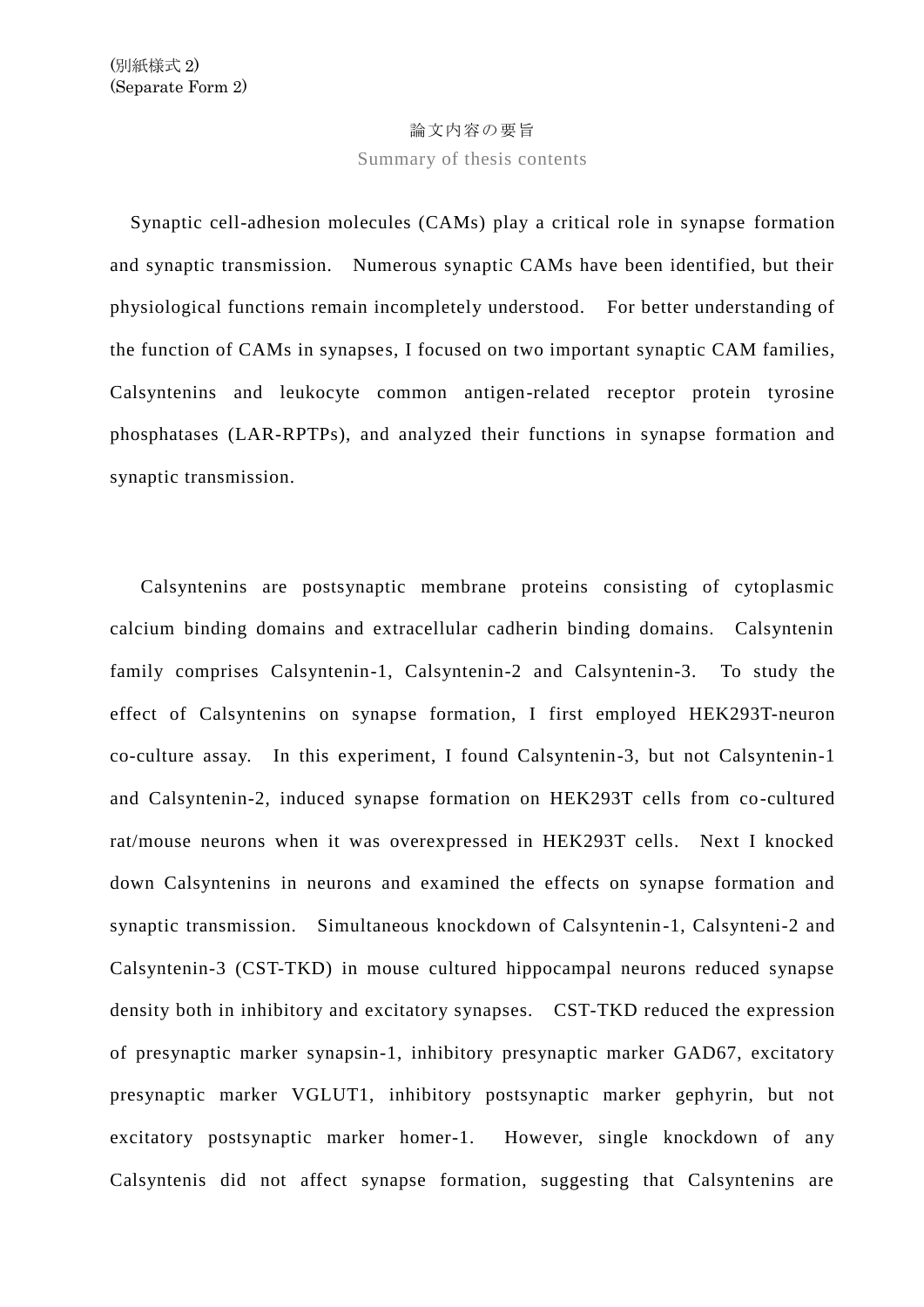important for the maintenance of synapses. By using electrophysiological methods, I showed that CST-TKD in mouse cultured hippocampal neurons reduced the frequency, but not amplitude of miniature inhibitory postsynaptic currents (mIPSCs). Under my experimental conditions, the frequency and amplitude of miniature excitatory postsynaptic currents (mEPSCs) were unaltered. CST-TKD reduced the frequency but increased amplitude of mIPSCs in mouse layer 2/3 pyramidal neurons in somatosensory cortex. In contrast, CST-TKD did not alter the frequency and amplitude of mEPSCs in layer 2/3 pyramidal neurons. The paired pulse ratio (PPR) of IPSCs was unaltered in CST-TKD in layer 2/3 pyramidal neurons in somatosensory cortex. Next, I identified  $\alpha$ -Neurexin as a binding partner for Calsyntenin-3 from rat brain extracts by using affinity chromatography, liquid chromatography and mass spectrometry. Importantly, simultaneous knockdown of Neurexin-1, Neurexin-2, and Neurexin-3 in mouse cultured hippocampal neurons inhibited Calsyntenin-3-induced synapse formation in artificial synapse formation assay. Collectively, these results suggest that three Calsyntenins regulate synapse formation and inhibitory synaptic transmission in concert with  $\alpha$ -Neurexin.

LAR, PTP $\delta$  and PTP $\sigma$  are the members of (LAR-RPTPs) family proteins, known to be involved in synapse formation and synaptic transmission. They have common domain structures which include extracellular three immunoglobulin like domains, fibronectin type III domains, and transmembrane regions. Because extracellular domains of synaptic CAMs play an important role in their cell adhesive activity. I explored the binding protein to the extracellular domain of  $PTP\sigma$ . Here, I identified Glypican-4 (GPC-4) as a binding partner of PTP $\sigma$  from rat brain extracts by affinity chromatography, liquid chromatography and mass spectrometry. GPC-4 is a member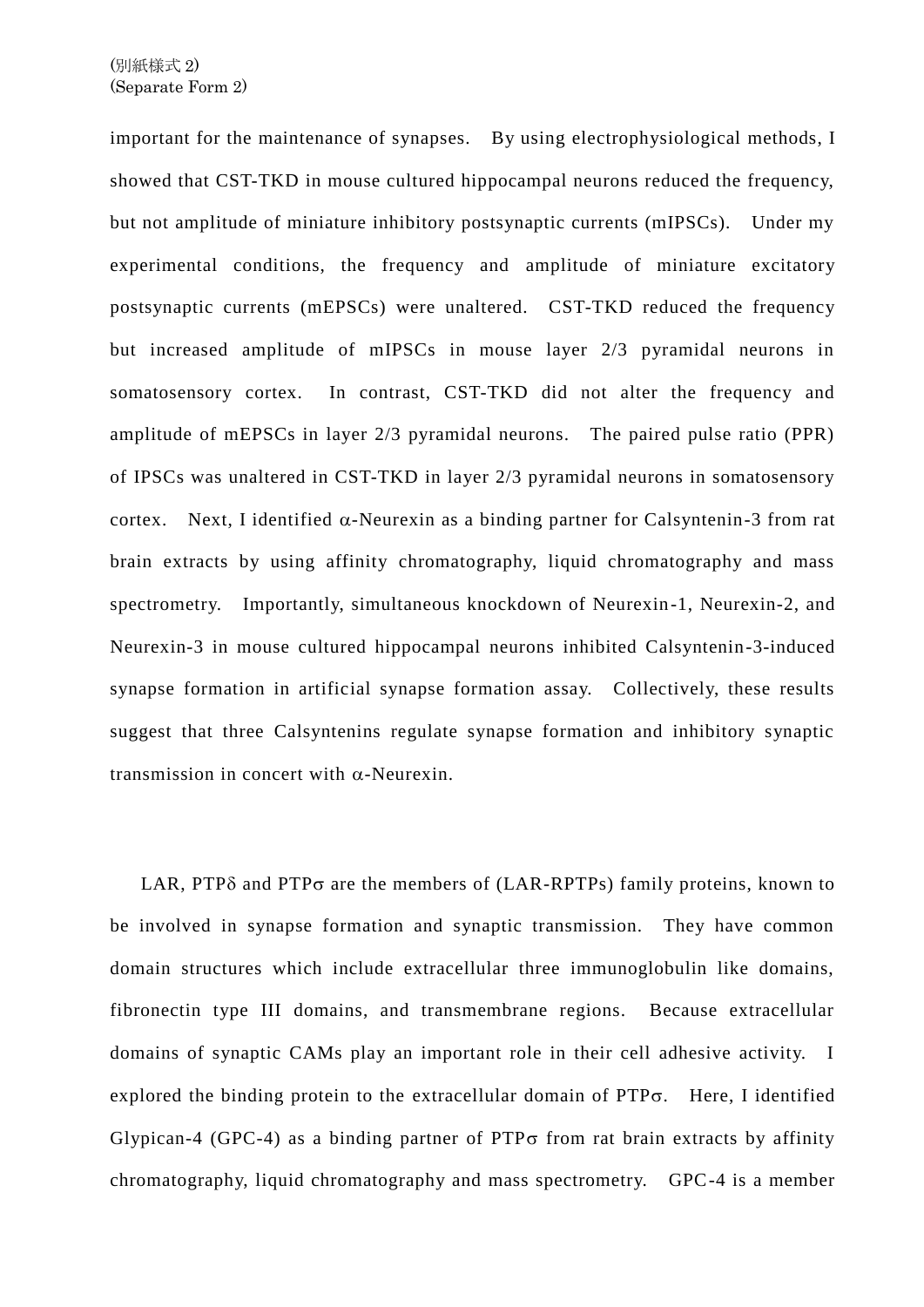of vertebrate six glypicans that are heparan sulfate (HS) proteoglycans and binds to the plasma membrane through glycosylphosphatidylinositol anchor. I found that GPC-4 bound to LAR, PTP $\delta$  and PTP $\sigma$  and that PTP $\sigma$  interacted with only proteolytically cleaved forms of GPC-2, GPC-3, GPC-4 and GPC-6, but not full length glypicans. The interaction between  $PTP\sigma$  and GPC-4 depends on HS-binding because mutation of HS-binding residues (KKKK) in PTP $\sigma$  to PTP $\sigma$ -AAAA or (SSS) in GPC-4 to GPC-4-AAA abolished their interaction. Leucine-rich repeats transmembrane 4 (LRRTM4) induces excitatory synapse formation in artificial synapse formation assay using rat cultured hippocampal neurons, however, knockdown of PTP $\sigma$ , but not LAR, inhibited this LRRTM4-induced synaptogenic activity. Wild-type PTP $\sigma$ , but not PTP $\sigma$ -AAAA (HS-binding deficient mutant), rescued the effect of PTP<sub>0</sub>-knockdown on LRRTM4-induced synapse formation. Knockdown of  $PTP\sigma$  in rat cultured hippocampal neurons reduced both frequency and amplitude of mEPSCs. Wild-type PTP $\sigma$ , but not HS-binding mutant PTP $\sigma$ -AAAA reversed the effect of  $PTP\sigma$  knockdown on excitatory synaptic transmission. In contrast, knockdown of  $PTP\delta$  in rat cultured hippocampal neurons reduced the frequency, but not amplitude of mIPSCs. Knockdwon of LAR and  $PTP\sigma$  did not affect the frequency and amplitude of mIPSCs. In addition, knockdown of  $PTP\sigma$  did not affect the PPR of EPSCs. Together these results suggest that presynaptic  $PTP\sigma$ and GPC-4 regulate excitatory synapse formation and synaptic transmission in HS-dependent manner. Electrophysiological data suggests that PTP $\delta$  may regulate inhibitory synaptic transmission. Further, LRRTM4 may induce excitatory synapse formation through LRRTM4,  $PTP\sigma$  and GPC-4 complex.

In conclusion, I showed that postsynaptic Calsyntenis redundantly regulate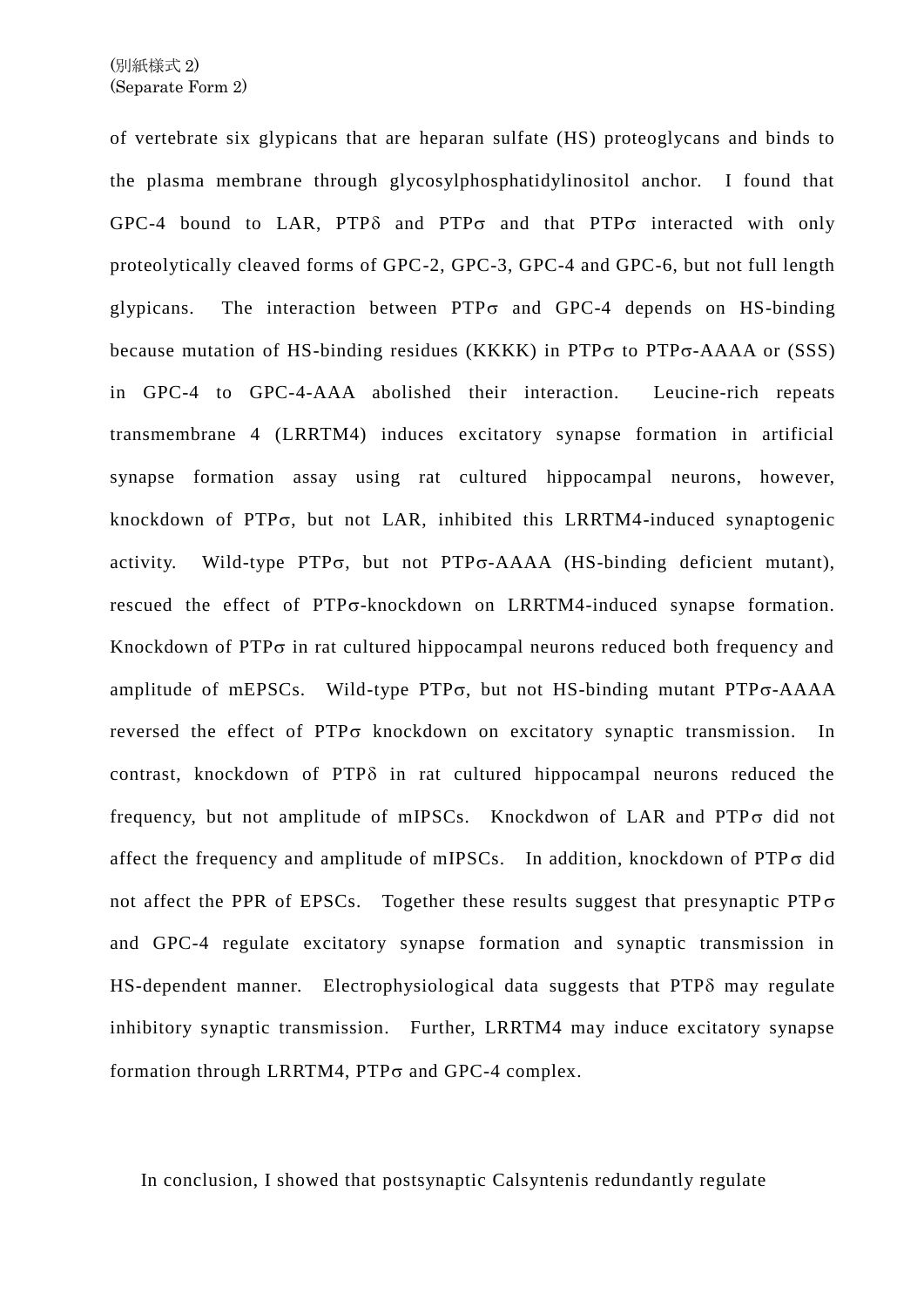inhibitory synapse formation and synaptic transmission through interaction with presynaptic  $\alpha$ -Neurexin. In addition, I found that presynaptic PTP $\sigma$  forms complex with presynaptic glypican-4 and postsynaptic LRRMT4, and modulates excitatory synaptic transmission. These results should contribute to understanding the molecular mechanisms for synapse formation and synaptic transmission in mammalian brain.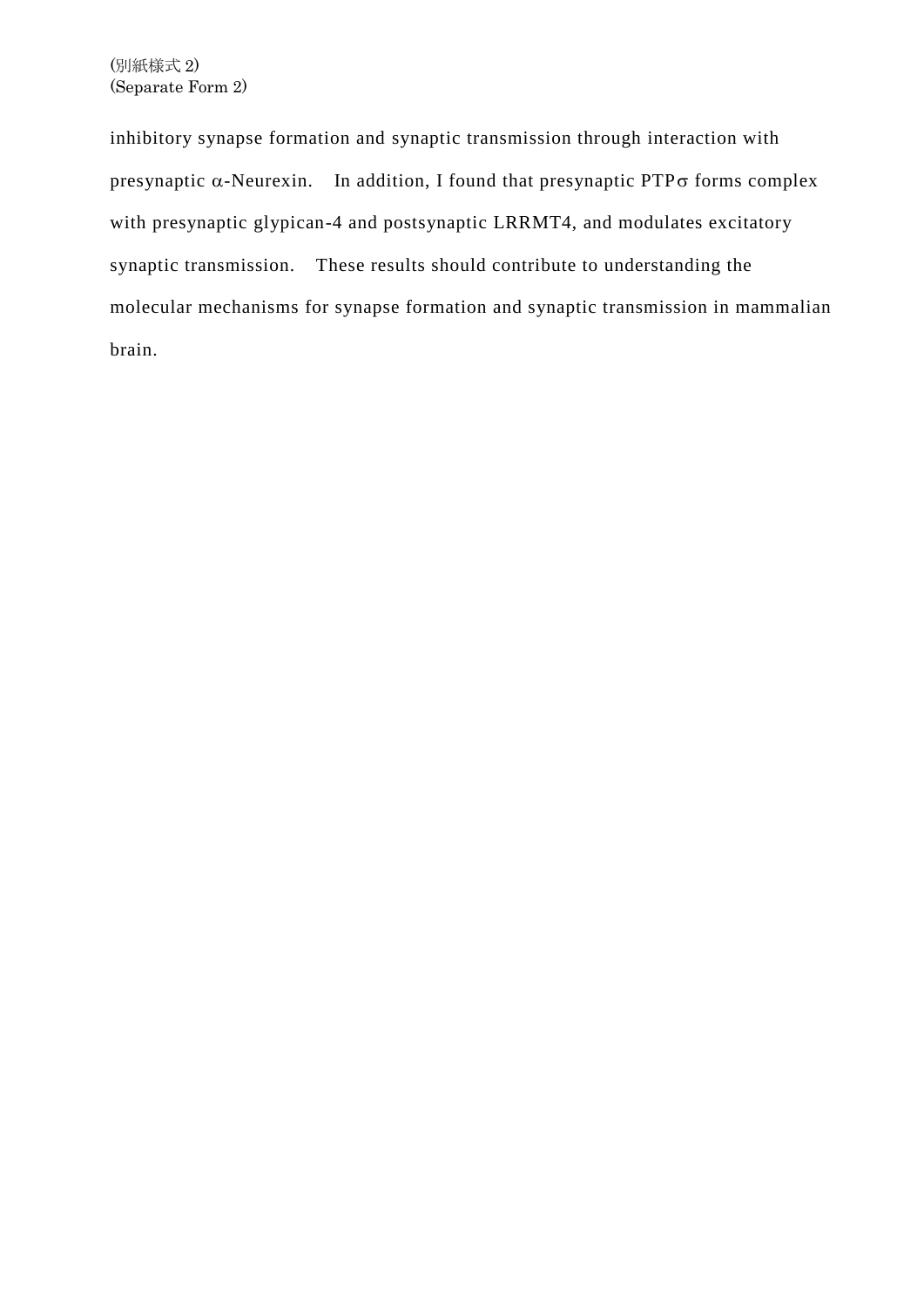## 博士論文の審査結果の要旨

Summary of the results of the doctoral thesis screening

シナプス接着分子は、シナプス形成やシナプス伝達の制御において中心的な役割を担う と考えられている。最近の研究により、数多くのシナプス接着分子が見出されているが、 未だその全容は明らかにされていない。Pramanik 氏は、シナプス接着分子 Calsyntenin フ ァミリーと leukocyte common antigen-related receptor protein tyrosine phosphatase (LAR-RPTP)ファミリータンパク質に焦点を当て、それらのシナプス形成やシナプス伝達 の制御における生理機能を解明することを目的として研究を行った。

Calsyntenin は 大 脳 皮 質 や 海 馬 で 強 く 発 現 す る 細 胞 接 着 分 子 で 、 哺 乳 類 で は Calsyntenin-1, -2, -3 という3つのファミリー分子が知られている。Calsyntenin はシナ プス後部に局在するが、シナプスにおける機能はあまりよくわかっていなかった。 Calsyntenin のシナプスにおける役割を解明するために、マウス Calsyntenin-1, -2, -3 遺伝子をそれぞれ導入した HEK293T 細胞をラットもしくはマウス培養海馬神経細胞と共培 養したところ、Calsyntenin-3 を導入した HEK293T 細胞の表面に、共培養した神経細胞の 軸 索 末 端 が 集 積 し 、 シ ナ プ ス 様 構 造 の 形 成 が み ら れ た 。 一 方 、 shRNA に よ り 、 Calsyntenin-1,-2, -3 遺伝子をマウス培養海馬神経細胞でノックダウンしたところ、それ ぞれ単独のノックダウンでは有意なシナプス密度の変化は認められなかったが、3 つの遺 伝子を同時にノックダウンしたところ興奮性及び抑制性シナプスの密度の減少がみられた。 また、Calsyntenin-1, -2, -3 を同時にノックダウンしたマウス培養神経細胞及び大脳皮 質第 2/3 層の神経細胞では、微小抑制性シナプス後電流(mIPSC)の頻度の低下がみられた が、微小興奮性シナプス後電流(mEPSC)に関しては、頻度も振幅も変化が見られなかった。 さらに、ラットの脳抽出液からの親和性沈降と質量分析法により、Calsyntenin-3 がシナ プス接着分子-Neurexins と間接的に複合体を形成することを見出した。shRNA により培 養神経細胞で Neurexin-1, -2, -3 を同時にノックダウンしたところ、Calsyntenin-3 によ って誘導されるシナプス形成が阻害された。以上により、Calsyntenin は、α-Neurexins を介してシナプス形成の誘導及び抑制性シナプス機能の制御に寄与していることが示唆さ れた。

シナプス前終末に局在する LAR-RPTP ファミリータンパク質は、LAR, PTP6, PTPoの3つ があり、シナプス形成やシナプス伝達に関与することが知られている。Pramanik 氏は、ラ ットの脳抽出液から親和性沈降と質量分析法により、glypican-4 (GPC-4) が PTPσと相互 作用することを見出した。また、PTPと GPC-4 との結合は、ヘパラン硫酸との結合を介し ていることを見出した。シナプス後部に局在するシナプス接着分子の一つ leucin-rich repeats transmembrane 4 (LRRTM4)は、興奮性シナプスの形成を誘導することが知られて いるが、ラット培養海馬神経細胞において、shRNA によって PTPをノックダウンすると、 LRRTM4 によるシナプス形成が起こらないことが判明した。また、PTPのノックダウンでは、 mEPSC の頻度と振幅の両方が低下していた。野生型の PTPは、PTPのノックダウンでみら れた mEPSC の低下をレスキューしたが、ヘパラン硫酸結合配列に変異を加えた PTPoは、レ スキューしなかった。これらのことから、PTPはヘパラン硫酸を介した GPC-4 との結合に